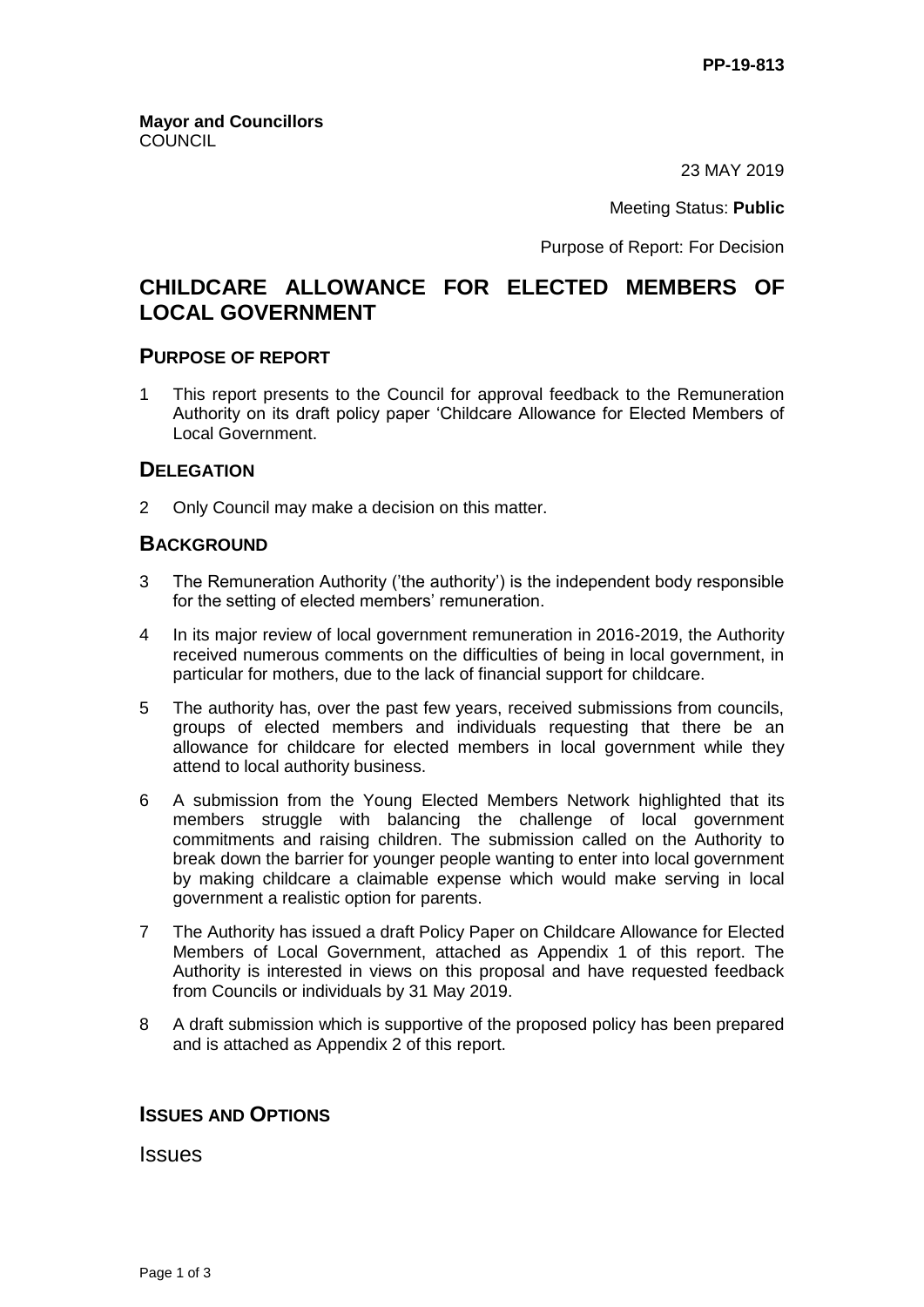- 9 The provision of the allowance would be at the discretion of each council and the rate of the provision would also be decided by each council within the framework outlined in the Determination.
- 10 The Authority are still in discussion with IRD regarding the treatment of such an allowance. If their current view prevails it would be taxed at source.
- 11 The allowance would apply to all elected members including community board members.
- 12 An allowance is usually paid as the same amount each week as a contribution to a particular cost. The proposed policy sets a maximum amount per hour, which suggests the intention is in fact to reimburse actual expenses (up to a particular maximum). This point needs to be clarified to avoid councils having to try and interpret the proposed determination.
- 13 The draft policy is unclear as to what should happen when childcare is arranged for a meeting which finishes early. For example, on a Thursday elected members with children may need to make arrangements for childcare for the entire day as meetings days can be long and often run later than expected. If the meeting finishes early, however, the children are not being cared for while members are undertaking council business.

## **CONSIDERATIONS**

#### Policy considerations

14 There are no immediate policy considerations. The Elected Members Remuneration Expenses and Allowances Policy would be updated following a new Determination from the Authority.

#### Legal considerations

15 There are no legal considerations.

#### Financial considerations

16 The draft policy proposes a maximum amount of \$6000 per annum per member. The costs of elected member remuneration, expenses and allowances have been budgeted for. Although the level of uptake of any childcare allowance by Elected Members cannot be accurately anticipated the amount would not material.

#### Tāngata whenua considerations

17 There are no tāngata whenua considerations.

## Significance policy

18 This matter has a low level of significance under Council's Significance and Engagement Policy*.*

## Engagement planning

19 An engagement plan is not needed to implement this decision.